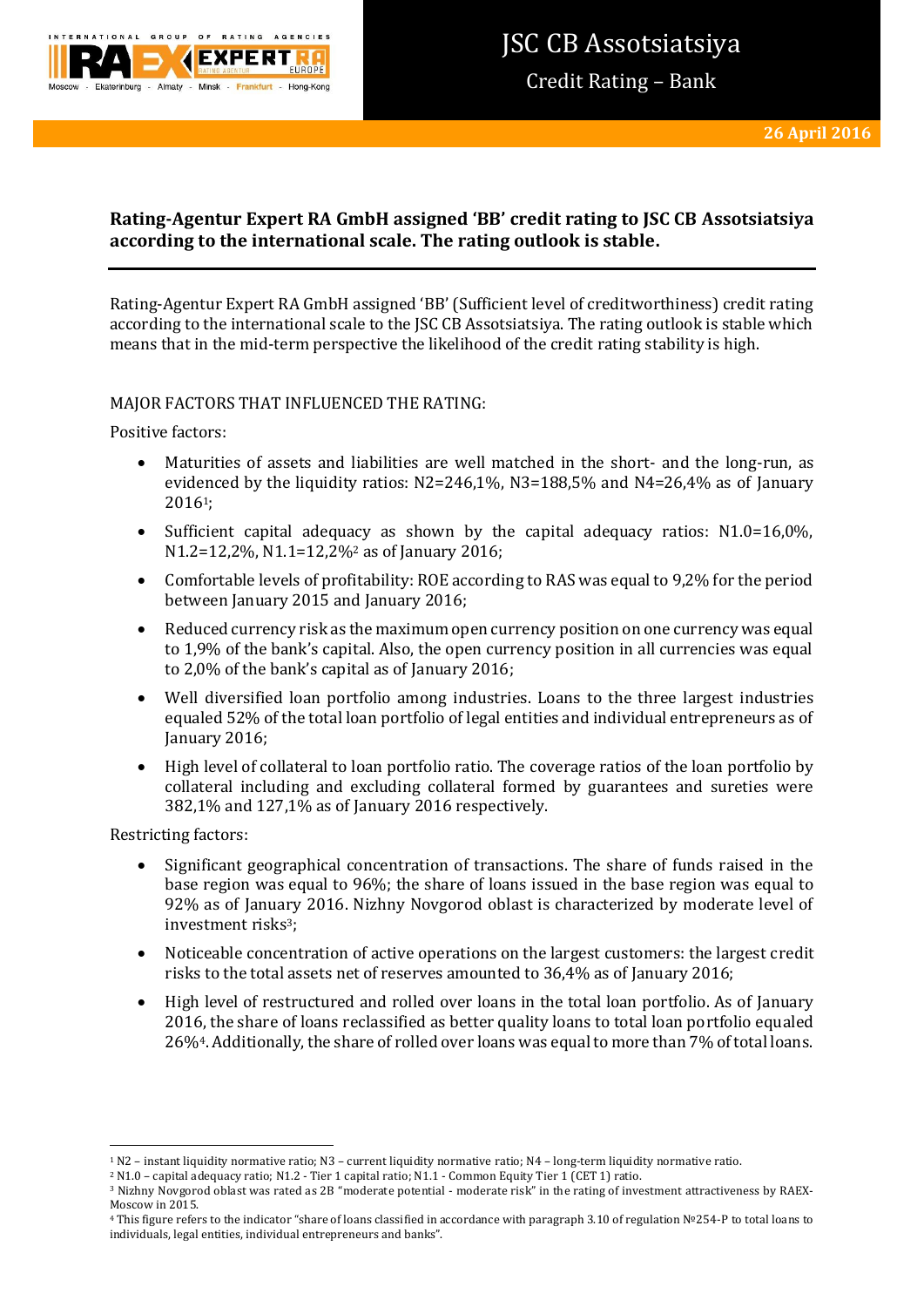

Negative factors:

- High concentration of funding on the largest creditors: as of January 2016, the share of the 10 largest creditors in gross liabilities and equity was 29,6% while the share of the largest creditor in gross liabilities and equity was 13,3%;
- Loose loan provision policy: the difference between calculated and minimum possible reserve ratio amounted to 0,8 p.p. as of January 2016;
- Lack of specific risk-analysis instruments and certificates of management quality. The bank's strategy planning is short-term oriented (the bank has only plans for cash-flow, capital and balance-sheet for 2016). Additionally, the bank does not have an obligatory policy of collateral insurance.

## SENSITIVITY ASSESSMENT:

The following developments could lead to an upgrade:

- Significant reduction of the concentration of active and passive operations on the largest clients;
- Changes in the bank's provision policy evidenced by noticeable increase of the difference between calculated and the lowest possible reserve ratio;
- Consistent improvements in the bank's corporate governance and risk management procedures.

The following developments could lead to a downgrade:

- Sharp increase of overdue debt in the part of loan portfolio which was prolonged and rolled over;
- Significant decrease of profitability indicators due to needs of additional loan loss reserves accumulation and deterioration of the external economic environment;
- Tightening of the Central Bank of Russia policy regarding loans to related parties, in particular the introduction of the normative ratio N25 (credit risk of one single related party to the bank's equity).

"The credit rating of JSC CB Assotsiatsiya is positively supported by solid liquidity ratios, sufficient capital adequacy and satisfactory profitability indicators. In addition, low currency risks of the bank alongside acceptable loan portfolio diversification by industries and sufficient levels of loan collateral, support our rating assessment.

In our view, there are also several risks which contributed negatively to the creditworthiness assessment of the bank. A highly concentrated resource base combined with the bank's nonconservative provision policy were among the main factors which disfavored the rating." – clarified Vladimir Gorchakov, Lead expert of Rating-Agentur Expert RA GmbH.

# COMPANY PROFILE:

Joint-Stock Company Commercial Bank Assotsiatsiya (number of license - 732) specialized on issuing loans to SMEs and big local enterprises, raising funds from individuals and local big enterprises (current accounts and deposits). The head office of the bank and 24 additional branches are located in Nizhny Novgorod oblast, where the bank conducts the largest part of its operations. The bank also has one additional office in the Kostroma oblast. Assets of the bank was equal to 9 560 RUB m as of February 2016 (239<sup>th</sup> place in the ranking of Russian banks by assets), the bank's equity was equal to 1 157 RUB m as of the same reporting date. The bank has losses after taxes equal to 8,2 RUB m for the 1Q 2016.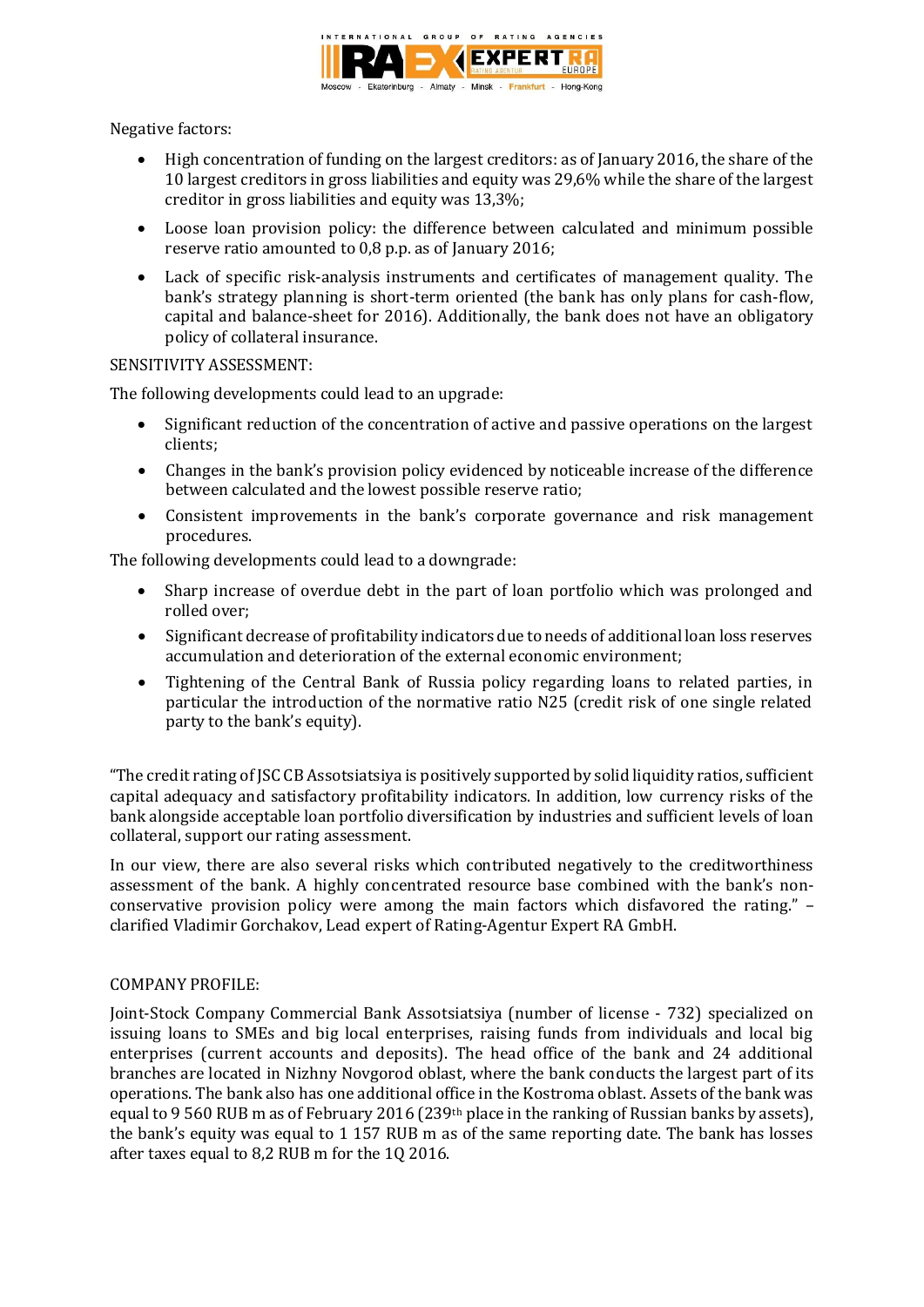

Responsible expert: Vladimir Gorchakov, lead expert of Rating-Agentur Expert RA GmbH Reviewer: Gustavo Angel, expert of Rating-Agentur Expert RA GmbH

For further information contact:

# **Rating-Agentur Expert RA GmbH**

Walter-Kolb-Strasse 9-11, 60594 Frankfurt am Main, Germany +49 (69) 3085-45-00 E-mail: [info@raexpert.eu](mailto:info@raexpert.eu) [www.raexpert.eu](http://raexpert.eu/)